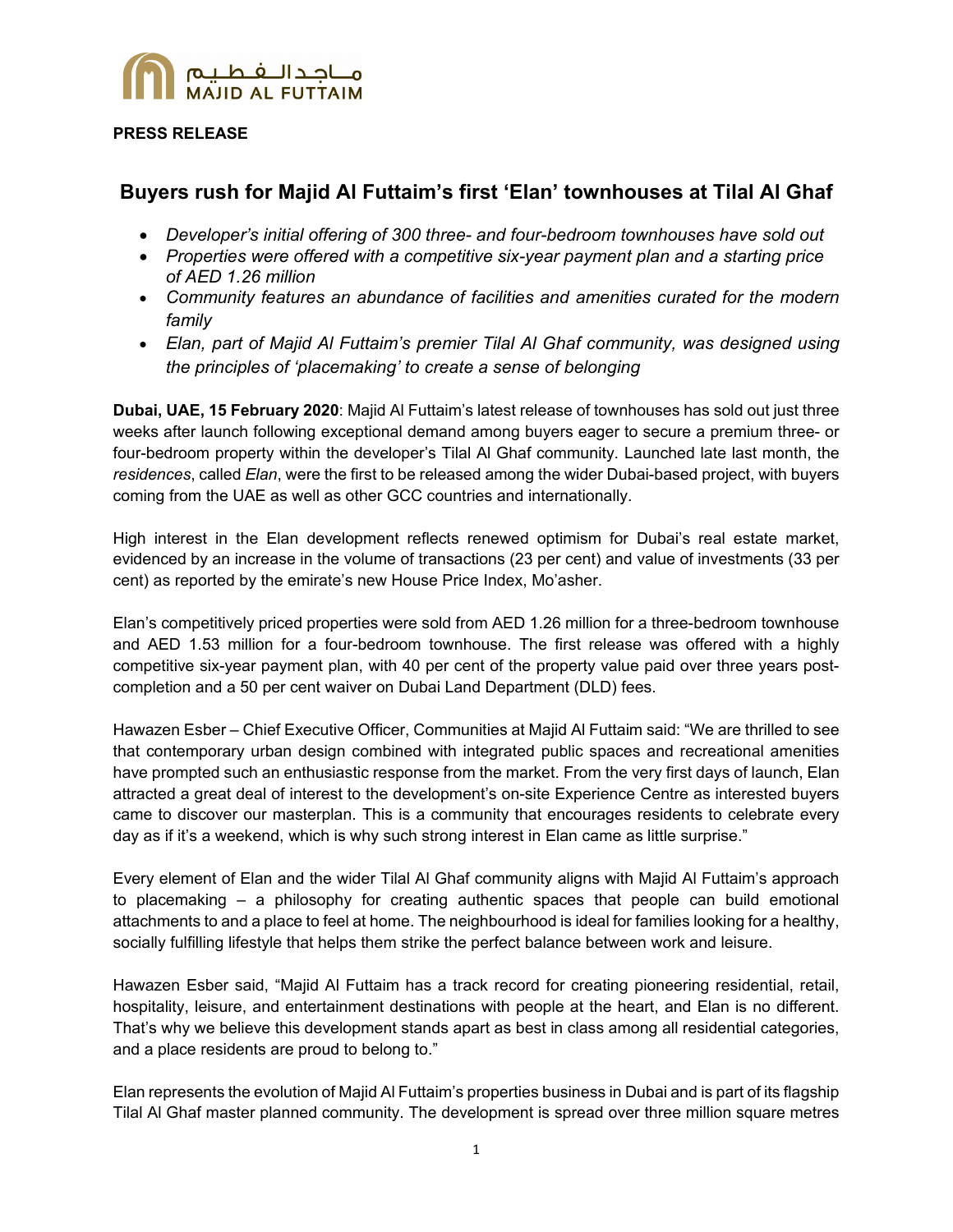

at the junction of Hessa Street and Sheikh Zayed Bin Hamdan Al Nahyan Street in Dubai, and neighbours the premium golf communities of Victory Heights and Jumeirah Golf Estates.

Elan embodies the very best of contemporary architectural design to ensure a refreshing blend of urban and natural characteristics. The primary living and dining areas are positioned at ground level, and connect seamlessly with the private outdoor living spaces and extended park-like landscape in the public spaces. Spacious bedrooms and bathrooms are found on the upper floor, while the independent kitchens combine convenience with an elegant touch.

Tilal Al Ghaf's centrepiece is the swimmable 70,000 square metre Lagoon Al Ghaf, fringed by palm lined white sandy beaches that accommodate a variety of water sports. Elan's wider amenities ensure residents have many outlets for personal wellbeing and social interactions. These comprise an outdoor cinema, three community centres, and numerous fitness facilities including a tennis court, jogging track, and indoor gym. Meanwhile, reflecting the wider community name and honouring local UAE heritage, indigenous ghaf trees have been planted to create tranquil trails within this highly walkable community.

**- Ends -** 

## **Media Contact:**

Mina Kiwan – Media Relations E: mina.kiwan@ogilvy.com D. +971 (0) 4 305 0325 M. +971 (0) 55 2426806

## **About Tilal Al Ghaf**

Tilal Al Ghaf is Majid Al Futtaim's flagship mixed-use community in Dubai, providing a contemporary and luxurious resort-like living experience. The community nurtures almost every aspect of residents' wellbeing through Majid Al Futtaim's unique philosophy on 'placemaking'. Tilal Al Ghaf offers a rich mix of community and lifestyle facilities, with the centrepiece being the 70,000 square metre recreational Lagoon Al Ghaf, fringed by palm lined sandy white beaches.

The walkable, pedestrianised neighbourhood is composed of premium villas, townhouses, and apartments, all connected by pathways, natural open spaces, and parks. Tilal Al Ghaf's residential offering is complemented by a diverse mix of retail, dining, leisure, and cultural options.

Spanning over three million square metres, the community is strategically located at the junction of Hessa Street and Sheikh Zayed Bin Hamdan Al Nahyan Street in Dubai. Tilal Al Ghaf also neighbours the premium golf communities of Victory Heights and Jumeirah Golf Estates.

Tilal Al Ghaf represents the evolution of Majid Al Futtaim's properties business in Dubai and adds to its existing portfolio of shopping malls, communities, retail, and entertainment outlets.

#### www.tilalalghaf.com

 **Please follow us on:** 



fb.com/tilalalghaf

instagram.com/tilalalghafюI

twitter.com/tilalalghaf